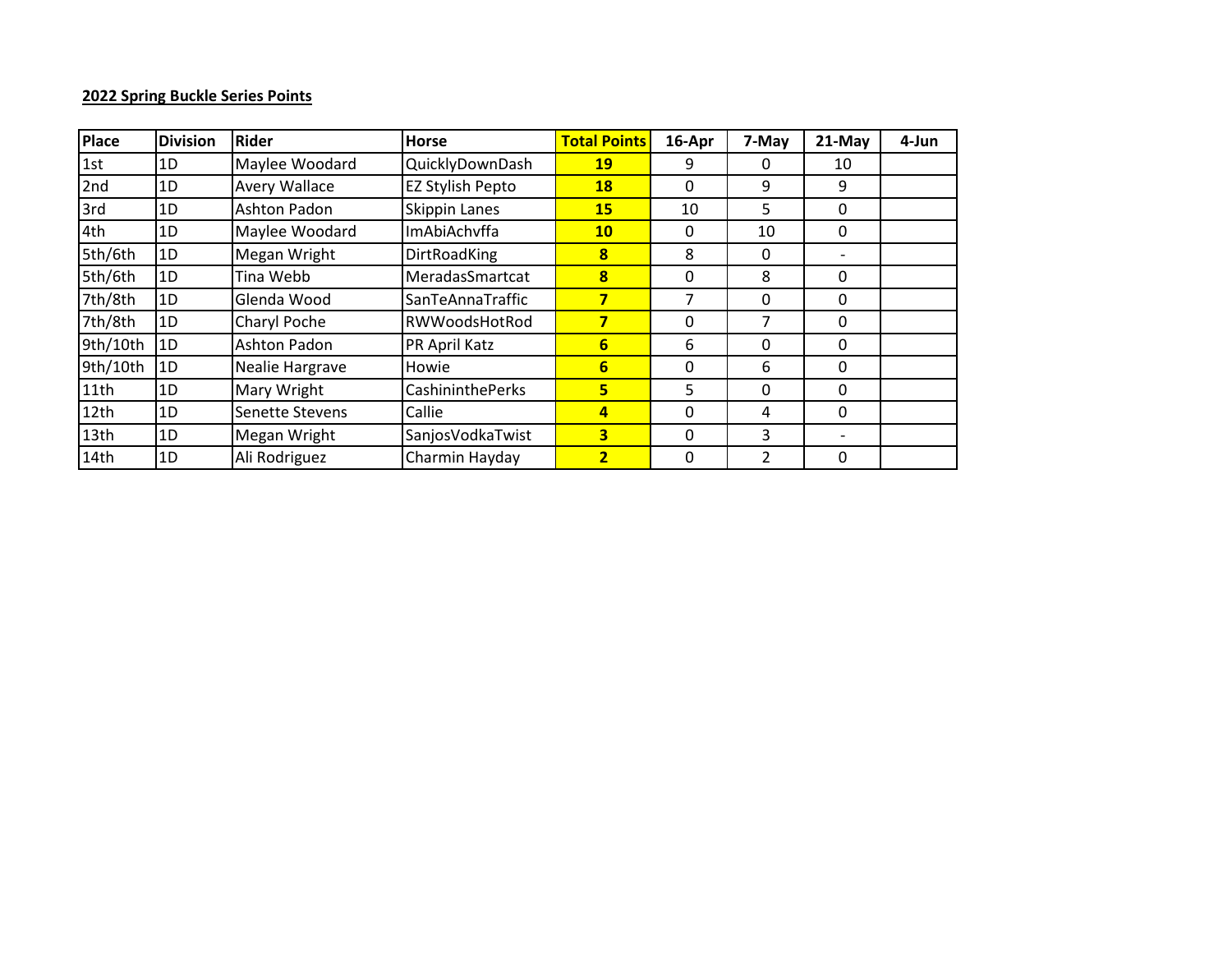| <b>Place</b> | <b>Division</b> | <b>Rider</b>         | <b>Horse</b>            | <b>Total Points</b>     | 16-Apr       | 7-May          | $21-May$       | 4-Jun |
|--------------|-----------------|----------------------|-------------------------|-------------------------|--------------|----------------|----------------|-------|
| 1st          | 2D              | Charyl Poche         | RW Woods Hot Rod        | 20                      | 10           | 0              | 10             |       |
| 2nd          | 2D              | Destinee Brown       | SRBigtimeWinner         | 14                      | 0            | 8              | 6              |       |
| 3rd          | 2D              | Maylee Woodard       | ImAbiAchvffa            | 12                      | 8            | 0              | 4              |       |
| 4th          | 2D              | Isabelle Lee         | Killian Jones           | 11                      | 0            | 6              | 5              |       |
| 5th          | 2D              | Megan Wright         | DirtRoadKing            | <b>10</b>               | 0            | 10             | $\overline{a}$ |       |
| 6th-8th      | 2D              | Ali Rodriguez        | CharminHayday           | 9                       | 9            | 0              | 0              |       |
| 6th-8th      | 2D              | Maylee Woodard       | QuicklyDownDash         | 9                       | 0            | 9              | 0              |       |
| 6th-8th      | 2D              | Glenda Wood          | SanTeAnnaTraffic        | 9                       | 0            | 0              | 9              |       |
| 9th          | 2D              | Tina Webb            | MeradasSmartcat         | 8                       | 0            | 0              | 8              |       |
| 10th-12th 2D |                 | Ashton Padon         | Skippin Lanes           | 7                       | 0            | 0              | 7              |       |
| 10th-12th 2D |                 | Clara Price          | Gus                     | $\overline{\mathbf{z}}$ | 7            | 0              |                |       |
| 10th-12th 2D |                 | Patricia Sanderlin   | Madam Azoom             | 7                       | $\mathbf{0}$ | 7              | 0              |       |
| 13th         | 2D              | <b>Brooke Alford</b> | StreakinDinero          | $6\overline{}$          | 6            | 0              | 0              |       |
| 14th         | 2D              | Mary Wright          | <b>CashininthePerks</b> | 5                       | 0            | 5              | 0              |       |
| 15th         | 2D              | <b>Glory Hipe</b>    | Smartplaygirladriftn    | 4                       | 0            | 4              |                |       |
| 16th         | 2D              | Zalynn Newman        | EmmyLou                 | $\overline{\mathbf{3}}$ | 0            | 3              | 0              |       |
| 17th         | 2D              | Melissa Woods        | Dollar                  | $\overline{2}$          | 0            | $\overline{2}$ |                |       |
| 18th         | 2D              | Lauren Lane-Karisch  | KeepintheBugsAlive      | $\overline{1}$          | 0            | 1              | 0              |       |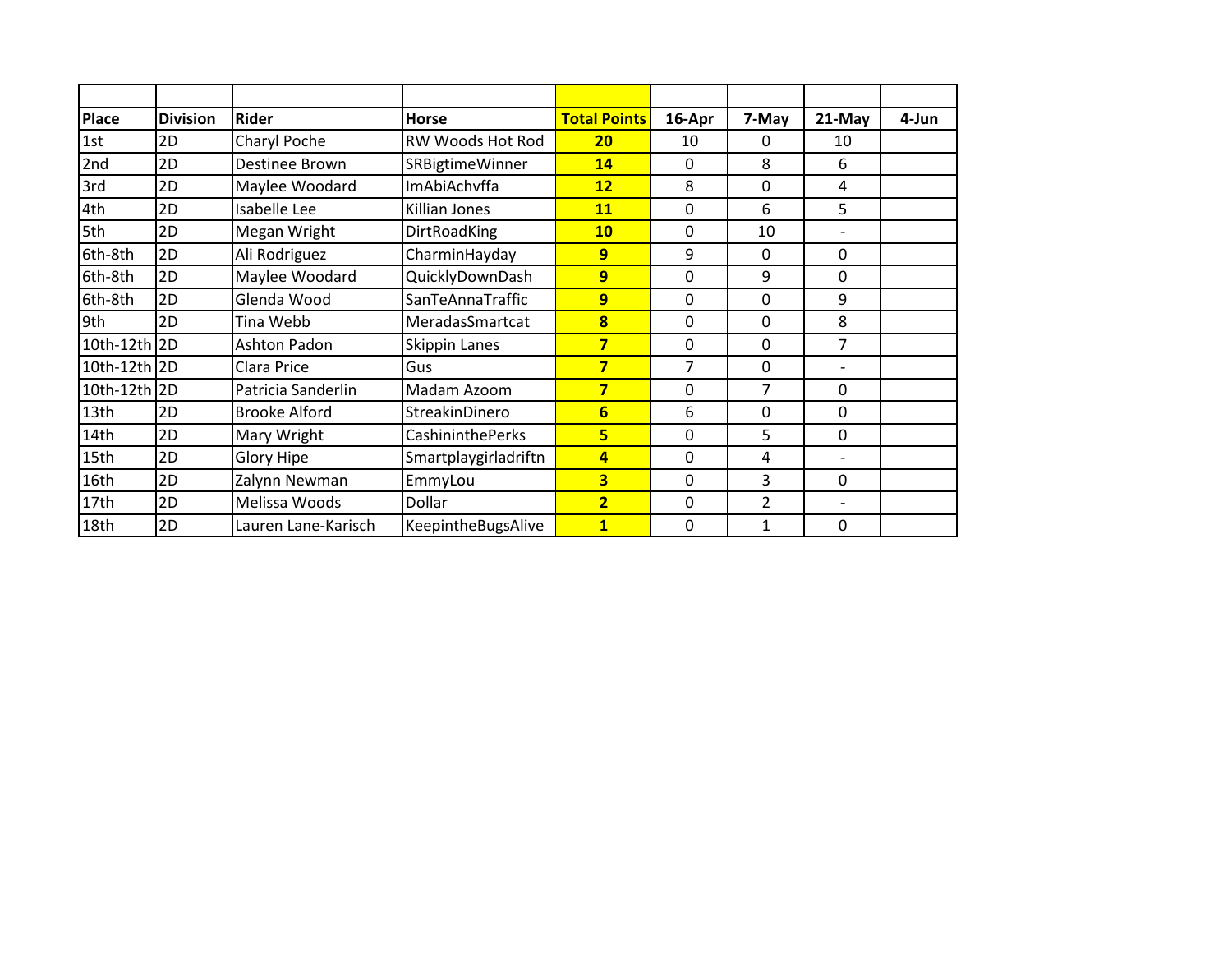| <b>Place</b> | <b>Division</b> | <b>Rider</b>         | <b>Horse</b>         | <b>Total Points</b>     | 16-Apr | 7-May          | 21-May      | 4-Jun |
|--------------|-----------------|----------------------|----------------------|-------------------------|--------|----------------|-------------|-------|
| 1st          | 3D              | Nealie Hargrave      | Howie                | <b>16</b>               | 7      | 0              | 9           |       |
| 2nd          | 3D              | Glenda Pearce        | Skidboot             | <b>15</b>               | 0      | 8              | 7           |       |
| 3rd-5th      | 3D              | Senette Stevens      | Callie               | <b>10</b>               | 10     | 0              | 0           |       |
| 3rd-5th      | 3D              | Avery Karstens       | Rainy                | <b>10</b>               | 0      | 10             |             |       |
| 3rd-5th      | 3D              | Jeremy Hassell       | <b>Butters</b>       | <b>10</b>               | 0      | 0              | 10          |       |
| 6th/7th      | 3D              | Tina Webb            | CowboyMontana        | $\overline{9}$          | 9      | 0              | 0           |       |
| 6th/7th      | 3D              | Debra Rodriguez      | Duel Jet Fuel        | 9                       | 0      | 9              | 0           |       |
| 8th/9th      | 3D              | <b>Brooke Alford</b> | Streakin Dinero      | $\overline{\mathbf{8}}$ | 0      | 0              | 8           |       |
| 8th/9th      | 3D              | Tina Webb            | MeradasSmartCat      | 8                       | 8      | 0              | $\mathbf 0$ |       |
| 10th         | 3D              | Hannah Bosco         | Boomer               | $\overline{\mathbf{z}}$ | 0      | 7              | 0           |       |
| 11th-13th 3D |                 | Mary Wright          | CashininthePerks     | $6 \n$                  | 0      | 0              | 6           |       |
| 11th-13th 3D |                 | Kylee Wingfield      | <b>Belle</b>         | 6                       | 6      | 0              | 0           |       |
| 11th-13th 3D |                 | <b>Brooke Alford</b> | Whiskey              | $6\phantom{1}$          | 0      | 6              | 0           |       |
| 14th/15th 3D |                 | Destinee Brown       | <b>BigtimeWinner</b> | 5                       | 5      | 0              | $\mathbf 0$ |       |
| 14th/15th 3D |                 | Rhonda Welch         | Hershey              | 5                       | 0      | 5              | 0           |       |
| 16th         | 3D              | Crystal Evans        | ImaColonelsFoxyDoc   | $\overline{\mathbf{A}}$ | 0      | 4              | $\Omega$    |       |
| 17th         | 3D              | Kacie Campbell       | Milo                 | $\overline{\mathbf{3}}$ | 0      | 3              | 0           |       |
| 18th         | 3D              | <b>Hunter Hook</b>   | PerksSixMoons        | $\overline{2}$          | 0      | $\overline{2}$ | 0           |       |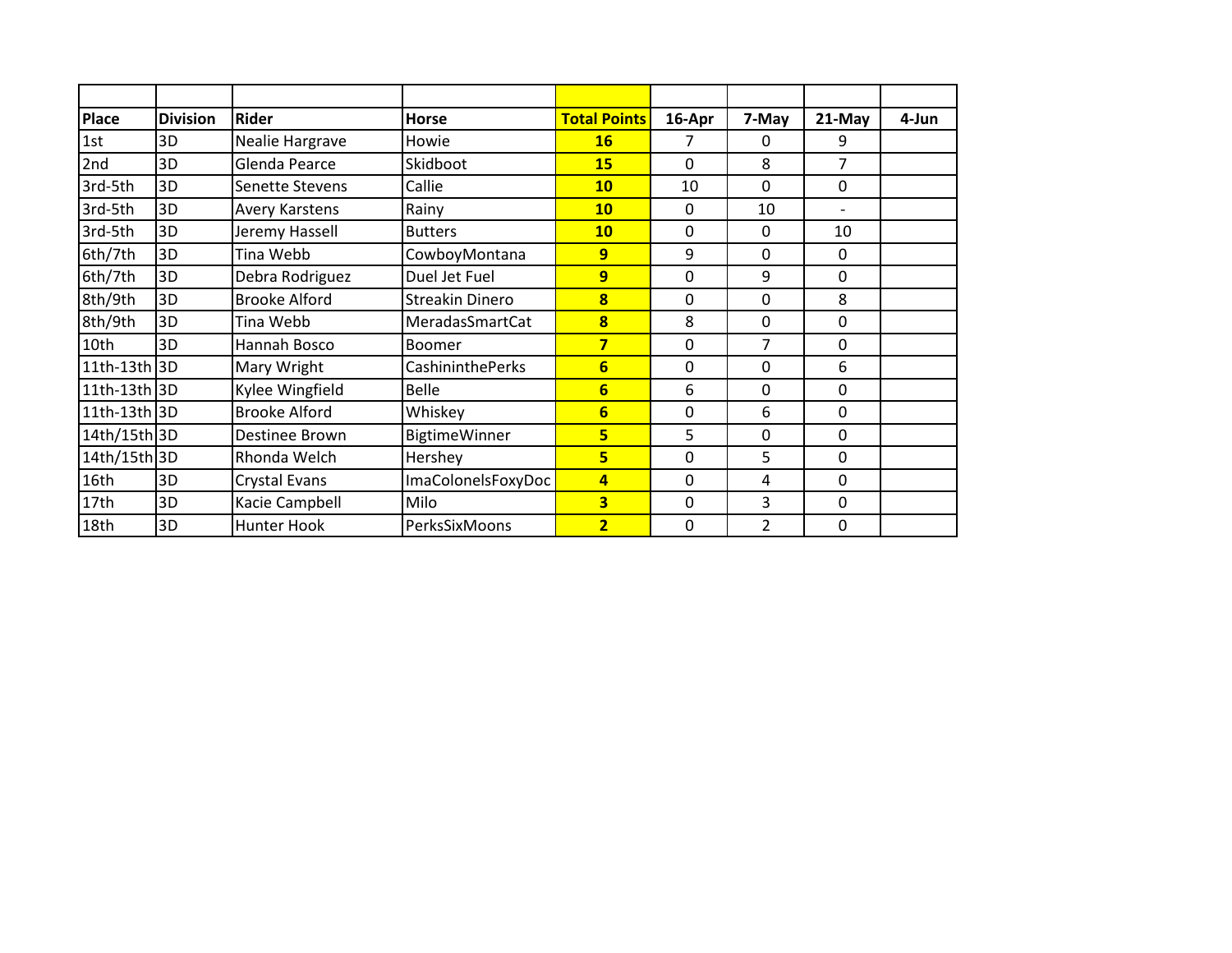| <b>Place</b> | <b>Division</b> | <b>Rider</b>            | <b>Horse</b>           | <b>Total Points</b>     | 16-Apr         | 7-May | 21-May                   | 4-Jun |
|--------------|-----------------|-------------------------|------------------------|-------------------------|----------------|-------|--------------------------|-------|
| 1st          | 4D              | Hannah Bosco            | Boomer                 | 17                      | 7              | 0     | 10                       |       |
| 2nd/3rd      | 4D              | <b>Senette Stevens</b>  | <b>Sixes</b>           | 13                      | 5              | 8     | $\mathbf 0$              |       |
| 2nd/3rd      | 4D              | Lauren Lane-Karisch     | SuicidalTendencies     | 13                      | 3              | 10    | 0                        |       |
| 4th          | 4D              | Senette Stevens         | Teskey                 | 12                      | 6              | 6     | 0                        |       |
| 5th/6th      | 4D              | Melissa Woods           | Dollar                 | 10                      | 10             | 0     | $\overline{\phantom{0}}$ |       |
| 5th/6th      | 4D              | Alexis Jan              | Sassy                  | <b>10</b>               | 0              | 7     | 3                        |       |
| 7th-9th      | 4D              | Ali Rodriguez           | CharminHayday          | $\overline{9}$          | 0              | 0     | 9                        |       |
| 7th-9th      | 4D              | Crystal Evans           | ImaColonelsFoxydoc     | 9                       | 9              | 0     | 0                        |       |
| 7th-9th      | 4D              | Jaelyn Mattheessen      | Lucky                  | 9                       | 0              | 9     | 0                        |       |
| 10th/11th 4D |                 | <b>Ashton Padon</b>     | Sister                 | 8                       | 0              | 0     | 8                        |       |
| 10th/11th 4D |                 | Dannah Hughes           | Killian Otolle         | $\bf{8}$                | 8              | 0     | $\overline{\phantom{0}}$ |       |
| 12th         | 4D              | Tina Webb               | CowboyMontana          | $\overline{\mathbf{z}}$ | 0              | 0     | $\overline{7}$           |       |
| 13th         | 4D              | Patricia Sanderlin      | MadamAzoom             | $6\overline{6}$         | 0              | 0     | 6                        |       |
| 14th-16th 4D |                 | Lauren Lane-Karisch     | KeepintheBugsAlive     | 5                       | 0              | 0     | 5                        |       |
| 14th-16th 4D |                 | <b>Brooke Alford</b>    | <b>Streakin Dinero</b> | 5                       | 0              | 5     | 0                        |       |
| 14th-16th 4D |                 | Kylee Wingfield         | Jet                    | 5                       | 0              | 3     | $\overline{2}$           |       |
| 17th-19th 4D |                 | Zalynn Newman           | Emmy Lou               | $\overline{a}$          | 0              | 0     | 4                        |       |
| 17th-19th 4D |                 | Juju Dugas              | Haze                   | $\overline{a}$          | 4              | 0     | $\overline{\phantom{0}}$ |       |
| 17th-19th    | 4D              | <b>Tristen Benignus</b> | <b>BarBFirstNSix</b>   | $\overline{a}$          | 0              | 4     | $\overline{\phantom{0}}$ |       |
| 20th         | 4D              | Glenda Pierce           | Skidboot               | $\overline{\mathbf{2}}$ | $\overline{2}$ | 0     | 0                        |       |
| 21st         | 4D              | Brenlynn Hill           | Cookie                 | $\overline{\mathbf{1}}$ | $\mathbf{1}$   | 0     | 0                        |       |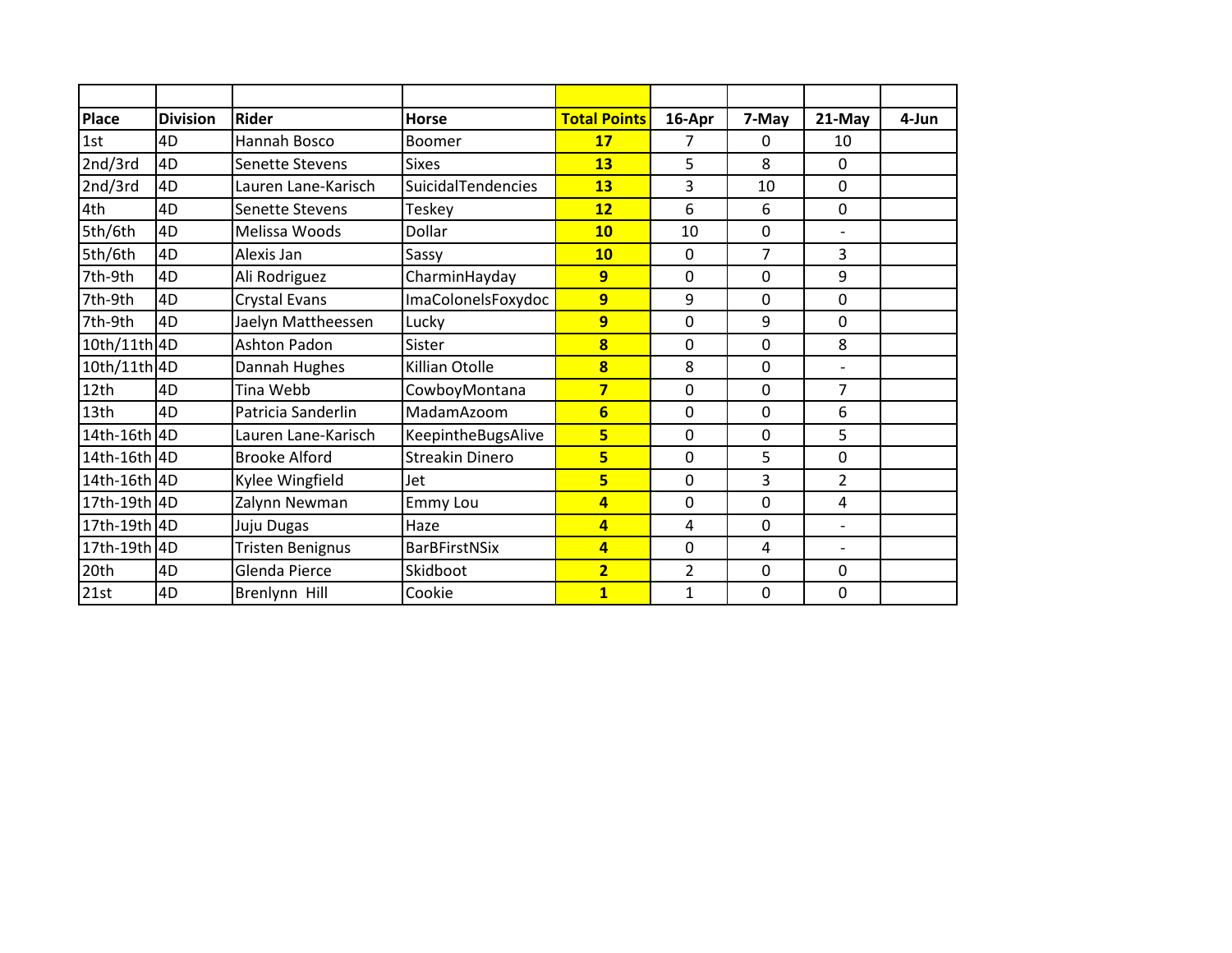| <b>Place</b> | <b>Division</b> | <b>Rider</b>                        | <b>Horse</b>             | <b>Total Points</b>     | 16-Apr         | 7-May          | 21-May                   | 4-Jun |
|--------------|-----------------|-------------------------------------|--------------------------|-------------------------|----------------|----------------|--------------------------|-------|
| 1st          | 5D              | Debra Rodriguez                     | DueljetFuel              | <b>16</b>               | 6              | 0              | 10                       |       |
| 2nd          | 5D              | <b>Bella Meyer</b>                  | Ben                      | 11                      | 4              | $\overline{7}$ | $\mathbf 0$              |       |
| 3rd-5th      | 5D              | Lauren Lane-Karisch                 | KeepInTheBugsAlive       | 10                      | 10             | $\mathbf 0$    | $\mathbf 0$              |       |
| 3rd-5th      | 5D              | Nicole Schultz                      | PlayinBlueWhiskey        | 10                      |                | 10             | $\mathbf 0$              |       |
| 3rd-5th      | 5D              | <b>Brenlynn Hill</b>                | Cookie                   | 10                      | $\mathbf 0$    | 4              | 6                        |       |
| 6th-8th      | 5D              | Zianna Newman                       | RP Wranglin Moon         | $\overline{9}$          | 9              | 0              | $\overline{a}$           |       |
| 6th-8th      | 5D              | <b>Brittany Williams</b>            | Wisdom                   | $\overline{9}$          | 0              | 9              |                          |       |
| 6th-8th      | 5D              | Lindsey Le-Neave-Brown JessFireAway |                          | $\overline{9}$          | 0              | $\mathbf 0$    | 9                        |       |
| 9th-13th     | 5D              | Alexis Jan                          | Sassy                    | $\overline{\mathbf{8}}$ | 8              | $\mathbf 0$    | $\mathbf 0$              |       |
| 9th-13th     | 5D              | Amelia Sutton                       | <b>Happy DanceinZues</b> | $\overline{\mathbf{8}}$ | 7              | $\mathbf{1}$   |                          |       |
| 9th-13th     | 5D              | Kaylan Couey                        | CarliesTimberSage        | $\overline{\mathbf{8}}$ | 0              | 8              | $\mathbf 0$              |       |
| 9th-13th     | 5D              | Greta Bergman                       | Dakota                   | $\overline{\mathbf{8}}$ | 5              | $\mathbf 0$    | 3                        |       |
| 9th-13th     | 5D              | Gamila Aranda                       | Belle                    | $\overline{\mathbf{8}}$ | 0              | $\mathbf 0$    | 8                        |       |
| 14th         | 5D              | Lauren Lane-Karisch                 | SuicidalTendencies       | $\overline{\mathbf{z}}$ | $\pmb{0}$      | $\pmb{0}$      | $\overline{7}$           |       |
| 15th         | 5D              | JJ Jeffers                          | Diva                     | $6\overline{}$          | 0              | 6              | $\mathbf 0$              |       |
| 16th/17th 5D |                 | Zalynn Newman                       | JessaLittleToast         | 5                       | 0              | 5              | $\mathbf 0$              |       |
| 16th/17th 5D |                 | Sondra Senn                         | Shae                     | 5                       | 0              | 0              | 5                        |       |
| 18th/19th 5D |                 | <b>Emily Cupit</b>                  | <b>Buddy</b>             | $\overline{\mathbf{4}}$ | 0              | 3              | $\mathbf{1}$             |       |
| 18th/19th 5D |                 | Stefanie Campbell                   | Sugarfoot                | $\overline{4}$          | $\mathbf 0$    | $\mathbf 0$    | 4                        |       |
| 20th         | 5D              | <b>Beverly Hubble</b>               | Lil                      | $\overline{\mathbf{3}}$ | 3              | $\blacksquare$ | $\mathbf 0$              |       |
| 21st-23rd 5D |                 | Isabelle Lee                        | Killian                  | $\overline{2}$          | $\overline{2}$ | $\mathbf 0$    | $\mathbf 0$              |       |
| 21st-23rd    | 15D             | Jase Baptiste                       | Gracie                   | $\overline{2}$          | 0              | $\overline{2}$ | $\overline{a}$           |       |
| 21st-23rd    | <b>5D</b>       | Kacie Campbell                      | Milo                     | $\overline{2}$          | 0              | 0              | $\overline{2}$           |       |
| 24th         | 5D              | <b>Avery Karstens</b>               | Rainy                    | $\mathbf{1}$            | $\mathbf{1}$   | $\mathbf 0$    |                          |       |
|              | 5D              | Addy Meyer                          | LWShininJack             | $\overline{\mathbf{0}}$ | 0              | $\mathbf 0$    | $\mathbf 0$              |       |
|              | 5D              | Caje Baptiste                       | <b>Tassa</b>             | $\overline{\mathbf{0}}$ | 0              | $\pmb{0}$      | $\blacksquare$           |       |
|              | 5D              | <b>Tristen Benigus</b>              | <b>Bar B First N Six</b> | $\overline{\mathbf{0}}$ | 0              | $\pmb{0}$      | $\overline{a}$           |       |
|              | 5D              | Jaelyn Mattheesen                   | Lucky                    | $\overline{\mathbf{0}}$ | 0              | $\mathbf 0$    | $\mathbf 0$              |       |
|              | 5D              | Rhonda Welch                        | Hershey                  | $\overline{\mathbf{0}}$ | 0              | $\mathbf 0$    | $\mathbf 0$              |       |
|              | 5D              | <b>Brenlynn Hill</b>                | Buttercup                | $\overline{\mathbf{0}}$ | $\pmb{0}$      | $\pmb{0}$      |                          |       |
|              | 5D              | Julia Crawford                      | <b>Moms Menace</b>       | $\overline{\mathbf{0}}$ | 0              | $\pmb{0}$      | $\overline{\phantom{a}}$ |       |
|              | 5D              | Charlotte Cifuni                    | <b>Yellow Pony</b>       | $\overline{\mathbf{0}}$ | $\mathbf 0$    | $\mathbf 0$    | $\mathbf 0$              |       |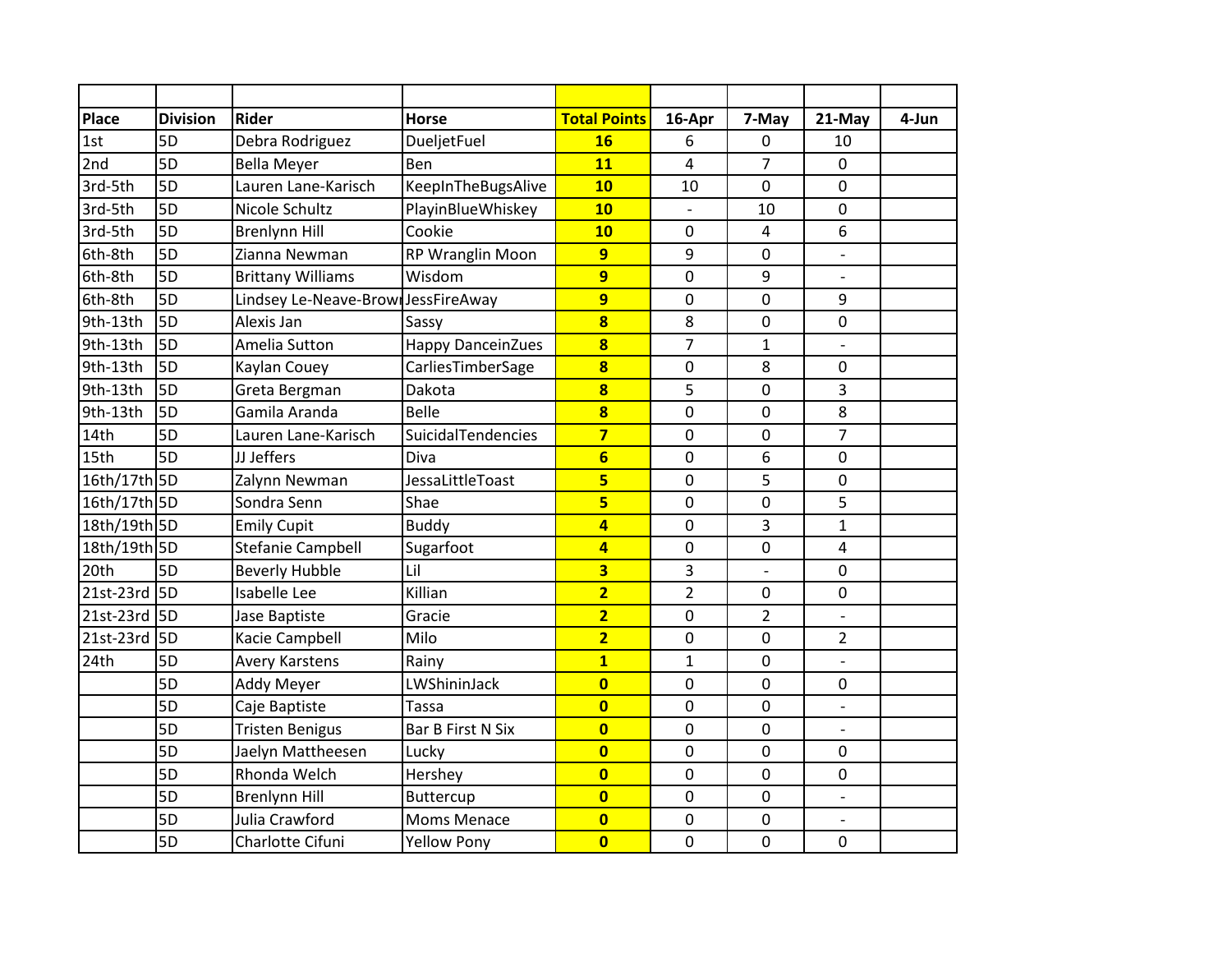| 5D             | <b>Brooke Alford</b>         | Whiskey              | $\mathbf{0}$            | 0 | 0            | 0                            |  |
|----------------|------------------------------|----------------------|-------------------------|---|--------------|------------------------------|--|
| 5D             | Crystal Strange              | Keep Kissin Me       | $\mathbf{0}$            | 0 | $\mathbf{0}$ | $\overline{\phantom{0}}$     |  |
| 5D             | Charlotte Cifuni<br>Pastisha |                      | $\mathbf{0}$            | 0 | 0            | $\overline{\phantom{0}}$     |  |
| 5D             | <b>Avery Wallace</b>         | EZStylishPepto       | $\overline{\mathbf{0}}$ | 0 | 0            | $\mathbf 0$                  |  |
| 5D             | Jeremy Hassell               | <b>Butters</b>       | $\overline{\mathbf{0}}$ | 0 | 0            | 0                            |  |
| 5D             | <b>Glory Hipe</b>            | Smartplaygirladriftn | $\overline{\mathbf{0}}$ | 0 | 0            | $\overline{\phantom{0}}$     |  |
| 5D             | Megan Wright                 | SanjosVodkaTwist     | $\overline{\mathbf{0}}$ | 0 | 0            | $\qquad \qquad \blacksquare$ |  |
| 5D             | Alivia Vanek                 | ColonelBourbon       | $\overline{\mathbf{0}}$ | 0 | 0            | $\overline{\phantom{0}}$     |  |
| 5D             | <b>Kieley Strange</b>        | SL Sparkin Kak       | $\bf{0}$                | 0 | 0            | $\overline{\phantom{0}}$     |  |
| 5D             | Debra Rodriguez              | <b>DoltOurWay</b>    | $\bf{0}$                | 0 | 0            |                              |  |
| 5D             | Ashton Padon                 | Sister               | $\overline{\mathbf{0}}$ | 0 | $\mathbf{0}$ | 0                            |  |
| 5 <sub>D</sub> | <b>Becky Wingfield</b>       | Ginger               | $\mathbf{0}$            | 0 | $\mathbf{0}$ |                              |  |
| 5D             | Eileen Lewis                 | GracieFree           | $\overline{\mathbf{0}}$ | 0 | 0            |                              |  |
| 5D             | Hunter Hook                  | PerksSixMoons        | $\overline{\mathbf{0}}$ | 0 | 0            | 0                            |  |
| 5D             | Zalynn Newman                | <b>Emmy Lou</b>      | $\overline{\mathbf{0}}$ | 0 | $\Omega$     | $\Omega$                     |  |
| 5D             | Kylee Wingfield              | Jet                  | $\overline{0}$          | 0 | 0            | 0                            |  |
| 5D             | Isabela Cantu                | Aventurero           | $\mathbf{0}$            | 0 | $\Omega$     | 0                            |  |
| 5D             | Carlie Scarmardo             | Salty                | $\overline{0}$          | 0 | 0            | $\overline{\phantom{0}}$     |  |
| 5D             | Patricia Sanderlin           | MadamAzoom           | $\overline{0}$          | 0 | 0            | 0                            |  |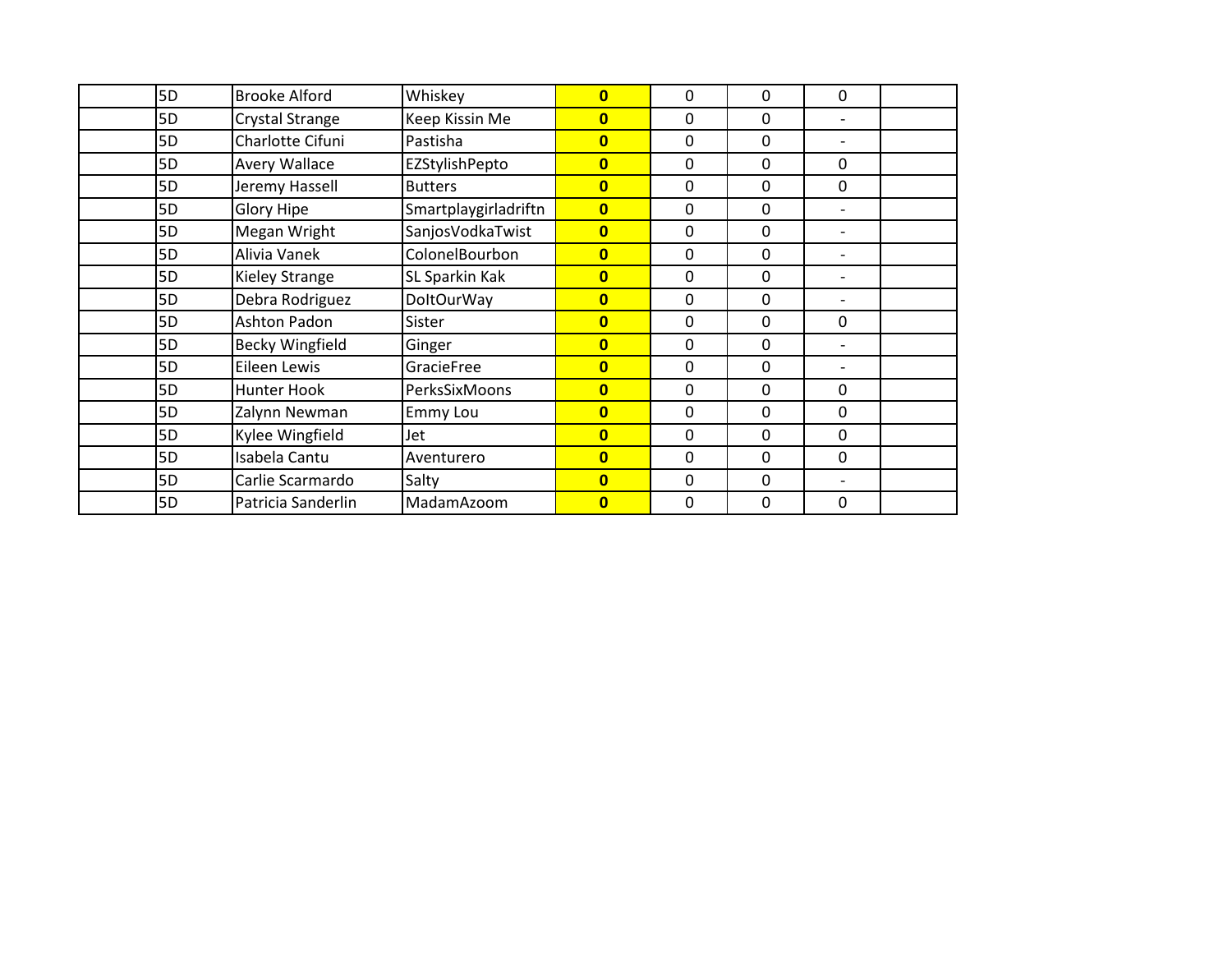## **April 16, 2022 - Giddings Results**

| Place        | <b>Division</b> | <b>Rider</b>           | <b>Horse</b>            | <b>Time</b> |
|--------------|-----------------|------------------------|-------------------------|-------------|
| 1st          | 1D              | <b>Ashton Padon</b>    | Skippin Lanes           | 16.436      |
| 2nd          | 1D              | Maylee Woodard         | QuicklyDownDash         | 16.817      |
| 3rd          | 1D              | Megan Wright           | DirtRoadKing            | 16.876      |
| 4th          | 1D              | Glenda Wood            | SanTeAnnaTraffic        | 16.876      |
| 5th          | 1D              | Ashton Padon           | PR April Katz           | 16.890      |
| 6th          | 1D              | Mary Wright            | <b>CashininthePerks</b> | 16.893      |
|              |                 |                        |                         |             |
| <b>Place</b> | <b>Division</b> | <b>Rider</b>           | <b>Horse</b>            | <b>Time</b> |
| 1st          | 2D              | Charyl Poche           | RW Woods Hot Rod        | 17.032      |
| 2nd          | 2D              | Ali Rodriguez          | CharminHayday           | 17.096      |
| 3rd          | 2D              | Maylee Woodard         | ImAbiAchvffa            | 17.118      |
| 4th          | 2D              | Clara Price            | Gus                     | 17.140      |
| 5th          | 2D              | <b>Brooke Alford</b>   | StreakinDinero          | 17.405      |
|              |                 |                        |                         |             |
| <b>Place</b> | <b>Division</b> | Rider                  | <b>Horse</b>            | <b>Time</b> |
| 1st          | 3D              | <b>Senette Stevens</b> | Callie                  | 17.454      |
| 2nd          | 3D              | Tina Webb              | CowboyMontana           | 17.489      |
| 3rd          | 3D              | Tina Webb              | MeradasSmartCat         | 17.585      |
| 4th          | 3D              | Nealie Hargrave        | Howie                   | 17.646      |
| 5th          | 3D              | Kylee Wingfield        | <b>Belle</b>            | 17.814      |
| 6th          | 3D              | Destinee Brown         | <b>BigtimeWinner</b>    | 17.914      |
|              |                 |                        |                         |             |
| <b>Place</b> | <b>Division</b> | <b>Rider</b>           | <b>Horse</b>            | <b>Time</b> |
| 1st          | 4D              | Melissa Woods          | Dollar                  | 17.939      |
| 2nd          | 4D              | Crystal Evans          | ImaColonelsFoxydoc      | 17.969      |
| 3rd          | 4D              | Dannah Hughes          | Killian Otolle          | 18.060      |
| 4th          | 4D              | Hannah Bosco           | Boomer                  | 18.127      |
| 5th          | 4D              | Senette Stevens        | Teskey                  | 18.127      |
| 6th          | 4D              | Senette Stevens        | <b>Sixes</b>            | 18.178      |
| 7th          | 4D              | Juju Dugas             | Haze                    | 18.238      |
| 8th          | 4D              | Lauren Lane-Karisch    | SuicidalTendencies      | 18.266      |
| 9th          | 4D              | Glenda Pierce          | Skidboot                | 18.299      |
| 10th         | 4D              | Brenlynn Hill          | Cookie                  | 18.395      |
|              |                 |                        |                         |             |
| <b>Place</b> | <b>Division</b> | Rider                  | <b>Horse</b>            | <b>Time</b> |
| 1st          | 5D              | Lauren Lane-Karisch    | KeepInTheBugsAlive      | 18.467      |
| 2nd          | 5D              | Zianna Newman          | RP Wranglin Moon        | 18.649      |
| 3rd          | 5D              | Alexis Jan             | Sassy                   | 18.697      |
| 4th          | 5D              | Amelia Sutton          | Happy DanceinZues       | 18.825      |
| 5th          | 5D              | Debra Rodriguez        | DueljetFuel             | 18.841      |
| 6th          | 5D              | Greta Bergman          | Dakota                  | 18.922      |
| 7th          | 5D              | <b>Bella Meyer</b>     | Ben                     | 18.968      |
| 8th          | 5D              | <b>Beverly Hubble</b>  | Lil                     | 19.138      |
| 9th          | 5D              | Isabelle Lee           | Killian                 | 19.155      |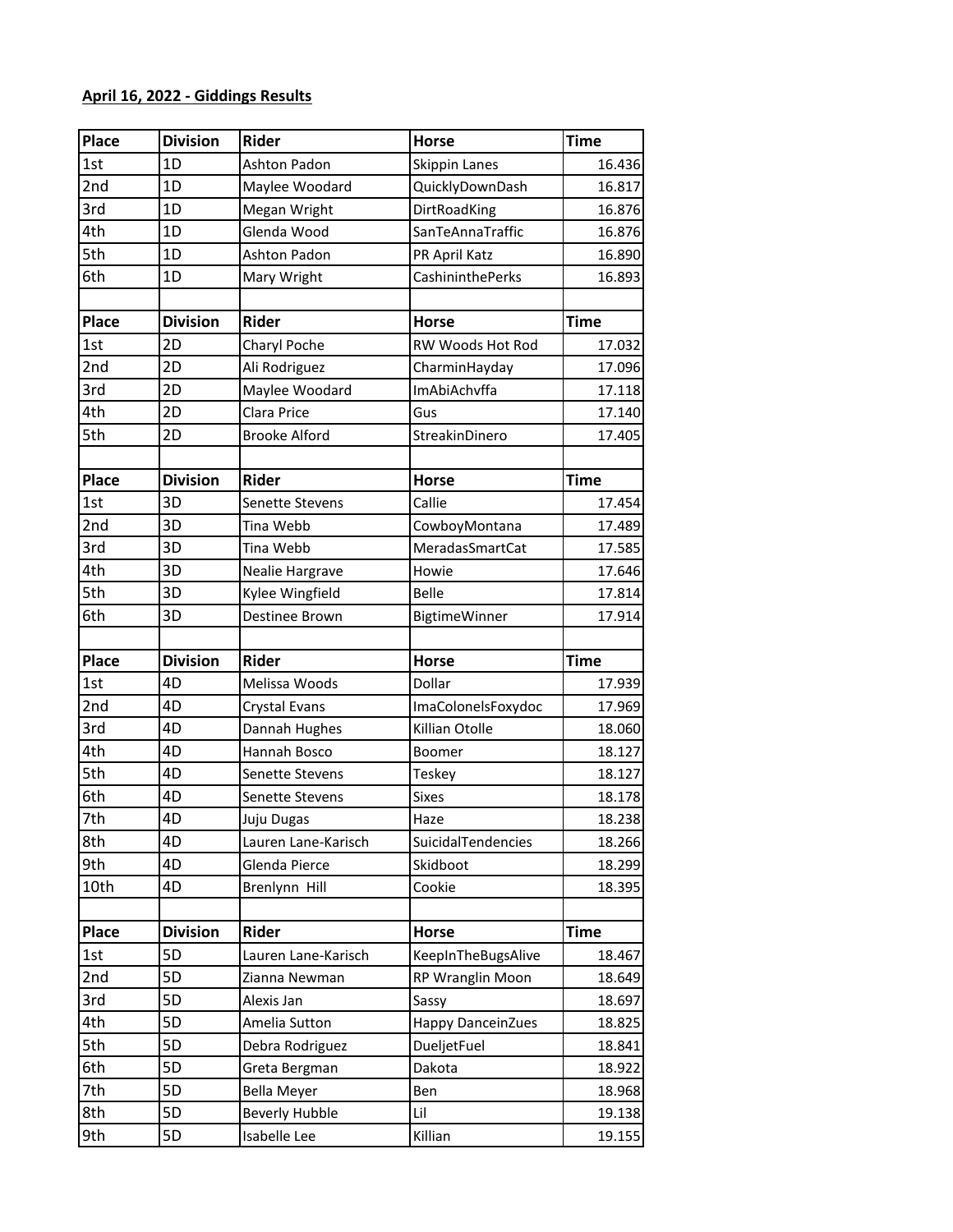| 5D<br>Avery Karstens<br>5D<br>Kaylan Couey<br>5D<br>Kacie Campbell<br>5D<br>Addy Meyer<br>5D<br>Caje Baptiste<br>5D<br><b>Tristen Benigus</b><br>5D<br>5D<br>Rhonda Welch<br>5D<br>Jace Baptiste | Jaelyn Mattheesen | Rainy<br>Sage<br>Milo<br>LWShininJack<br>Tassa<br>Bar B First N Six<br>Lucky                                                                                                                                                                                                                                                                                                                                                                                                                                                                | 19.156                               |
|--------------------------------------------------------------------------------------------------------------------------------------------------------------------------------------------------|-------------------|---------------------------------------------------------------------------------------------------------------------------------------------------------------------------------------------------------------------------------------------------------------------------------------------------------------------------------------------------------------------------------------------------------------------------------------------------------------------------------------------------------------------------------------------|--------------------------------------|
|                                                                                                                                                                                                  |                   |                                                                                                                                                                                                                                                                                                                                                                                                                                                                                                                                             | 19.299                               |
|                                                                                                                                                                                                  |                   |                                                                                                                                                                                                                                                                                                                                                                                                                                                                                                                                             | 19.691<br>19.737<br>19.806<br>19.895 |
|                                                                                                                                                                                                  |                   |                                                                                                                                                                                                                                                                                                                                                                                                                                                                                                                                             |                                      |
|                                                                                                                                                                                                  |                   |                                                                                                                                                                                                                                                                                                                                                                                                                                                                                                                                             |                                      |
|                                                                                                                                                                                                  |                   |                                                                                                                                                                                                                                                                                                                                                                                                                                                                                                                                             |                                      |
|                                                                                                                                                                                                  |                   |                                                                                                                                                                                                                                                                                                                                                                                                                                                                                                                                             |                                      |
|                                                                                                                                                                                                  |                   |                                                                                                                                                                                                                                                                                                                                                                                                                                                                                                                                             | 20.119                               |
|                                                                                                                                                                                                  |                   | Hershey                                                                                                                                                                                                                                                                                                                                                                                                                                                                                                                                     | 20.144                               |
|                                                                                                                                                                                                  |                   | Gracie                                                                                                                                                                                                                                                                                                                                                                                                                                                                                                                                      | 20.286                               |
| 5D<br><b>Brenlynn Hill</b>                                                                                                                                                                       |                   | Buttercup                                                                                                                                                                                                                                                                                                                                                                                                                                                                                                                                   | 20.321                               |
| 5D<br><b>Emily Cupit</b>                                                                                                                                                                         |                   | <b>Buddy</b>                                                                                                                                                                                                                                                                                                                                                                                                                                                                                                                                | 20.363                               |
|                                                                                                                                                                                                  |                   | Wisdom                                                                                                                                                                                                                                                                                                                                                                                                                                                                                                                                      | 20.872                               |
|                                                                                                                                                                                                  |                   | Moms Menace                                                                                                                                                                                                                                                                                                                                                                                                                                                                                                                                 | 21.761                               |
|                                                                                                                                                                                                  |                   | <b>Yellow Pony</b>                                                                                                                                                                                                                                                                                                                                                                                                                                                                                                                          | 24.820                               |
|                                                                                                                                                                                                  |                   | Whiskey                                                                                                                                                                                                                                                                                                                                                                                                                                                                                                                                     | 99.999                               |
|                                                                                                                                                                                                  |                   | Keep Kissin Me                                                                                                                                                                                                                                                                                                                                                                                                                                                                                                                              | 99.999                               |
|                                                                                                                                                                                                  |                   | Pastisha                                                                                                                                                                                                                                                                                                                                                                                                                                                                                                                                    | 99.999                               |
|                                                                                                                                                                                                  |                   | This Cash is Smokin                                                                                                                                                                                                                                                                                                                                                                                                                                                                                                                         | 99.999                               |
|                                                                                                                                                                                                  |                   | EZStylishPepto                                                                                                                                                                                                                                                                                                                                                                                                                                                                                                                              | 916.602                              |
|                                                                                                                                                                                                  |                   | <b>Butters</b>                                                                                                                                                                                                                                                                                                                                                                                                                                                                                                                              | 917.244                              |
|                                                                                                                                                                                                  |                   | Smartplaygirladriftn                                                                                                                                                                                                                                                                                                                                                                                                                                                                                                                        | 917.593                              |
|                                                                                                                                                                                                  |                   | SanjosVodkaTwist                                                                                                                                                                                                                                                                                                                                                                                                                                                                                                                            | 917.611                              |
|                                                                                                                                                                                                  |                   | ColonelBourbon                                                                                                                                                                                                                                                                                                                                                                                                                                                                                                                              | 917.666                              |
|                                                                                                                                                                                                  |                   | SL Sparkin Kak                                                                                                                                                                                                                                                                                                                                                                                                                                                                                                                              | 917.949                              |
|                                                                                                                                                                                                  |                   | <b>DoltOurWay</b>                                                                                                                                                                                                                                                                                                                                                                                                                                                                                                                           | 918.162                              |
|                                                                                                                                                                                                  |                   | Sister                                                                                                                                                                                                                                                                                                                                                                                                                                                                                                                                      | 918.262                              |
|                                                                                                                                                                                                  |                   | Ginger                                                                                                                                                                                                                                                                                                                                                                                                                                                                                                                                      | 918.338                              |
|                                                                                                                                                                                                  |                   | GracieFree                                                                                                                                                                                                                                                                                                                                                                                                                                                                                                                                  | 918.538                              |
|                                                                                                                                                                                                  |                   | Jess a Little Toast                                                                                                                                                                                                                                                                                                                                                                                                                                                                                                                         | 918.811                              |
|                                                                                                                                                                                                  |                   | PerksSixMoons                                                                                                                                                                                                                                                                                                                                                                                                                                                                                                                               | 918.815                              |
|                                                                                                                                                                                                  |                   | <b>Belle</b>                                                                                                                                                                                                                                                                                                                                                                                                                                                                                                                                | 918.860                              |
|                                                                                                                                                                                                  |                   | JessFireAway                                                                                                                                                                                                                                                                                                                                                                                                                                                                                                                                | 918.894                              |
|                                                                                                                                                                                                  |                   | <b>Emmy Lou</b>                                                                                                                                                                                                                                                                                                                                                                                                                                                                                                                             | 918.900                              |
|                                                                                                                                                                                                  |                   | Jet                                                                                                                                                                                                                                                                                                                                                                                                                                                                                                                                         | 918.910                              |
|                                                                                                                                                                                                  |                   | Shae                                                                                                                                                                                                                                                                                                                                                                                                                                                                                                                                        | 919.065                              |
| JJ Jeffers                                                                                                                                                                                       |                   | Diva                                                                                                                                                                                                                                                                                                                                                                                                                                                                                                                                        | 919.167                              |
|                                                                                                                                                                                                  |                   | Aventurero                                                                                                                                                                                                                                                                                                                                                                                                                                                                                                                                  | 919.297                              |
|                                                                                                                                                                                                  |                   | Sugarfoot                                                                                                                                                                                                                                                                                                                                                                                                                                                                                                                                   | 919.748                              |
|                                                                                                                                                                                                  |                   | Salty                                                                                                                                                                                                                                                                                                                                                                                                                                                                                                                                       | 922.173                              |
|                                                                                                                                                                                                  |                   | MadamAzoom                                                                                                                                                                                                                                                                                                                                                                                                                                                                                                                                  | 999.000                              |
|                                                                                                                                                                                                  | 5D<br>5D<br>5D    | <b>Brittany Joseph</b><br>Julia Crawford<br>Charlotte Cifuni<br><b>Brooke Alford</b><br>Crystal Strange<br>Charlotte Cifuni<br>Jamie Hemphill<br>Avery Wallace<br>Jeremy Hassell<br><b>Glory Hipe</b><br>Megan Wright<br>Alivia Vanek<br>Kieley Strange<br>Debra Rodriguez<br>Ashton Padon<br>Becky Wingfield<br>Eileen Lewis<br>Zalynn Newman<br>Hunter Hook<br>Gamila Aranda<br>Lindsey Le-Neave-Brown<br>Zalynn Newman<br>Kylee Wingfield<br>Sondra Senn<br>Isabela Cantu<br>Stefanie Campbell<br>Carlie Scarmardo<br>Patricia Sanderlin |                                      |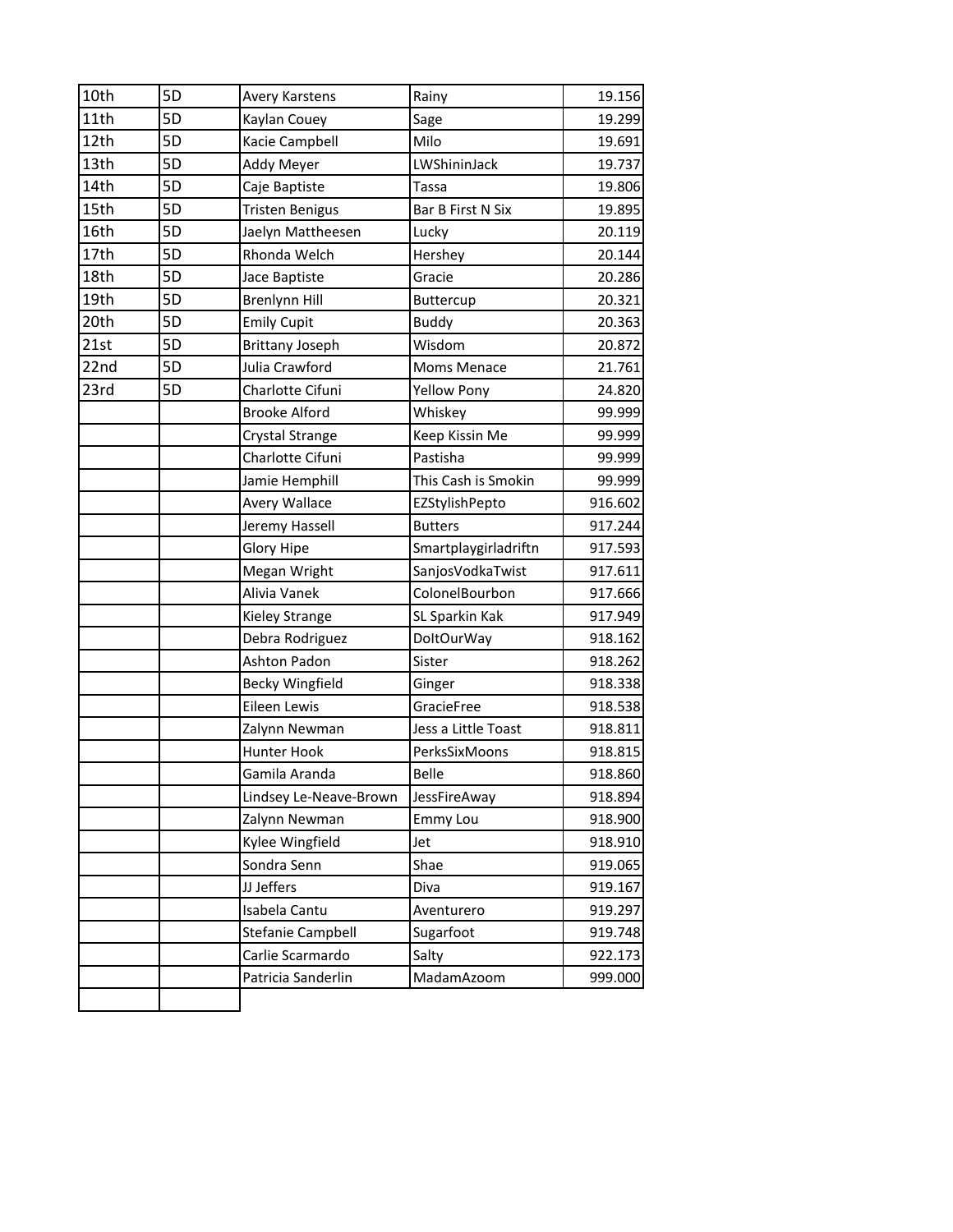## **May 7, 2022 - Magnolia Results**

| <b>Place</b> | <b>Division Rider</b> |                 | <b>Horse</b>         | <b>Time</b> |
|--------------|-----------------------|-----------------|----------------------|-------------|
| 1st          | 1D                    | Maylee Woodard  | ImAbiAchvffa         | 16.111      |
| 2nd          | 1D                    | Avery Wallace   | EZ Stylish Pepto     | 16.219      |
| 3rd          | 1D                    | Tina Webb       | MeradasSmartcat      | 16.247      |
| 4th          | 1D                    | Charyl Poche    | <b>RWWoodsHotRod</b> | 16.298      |
| 5th          | 1D                    | Nealie Hargrave | Howie                | 16.344      |
| 6th          | 1D                    | Ashton Padon    | SkippinLanes         | 16.347      |
| 7th          | 1D                    | Senette Stevens | Callie               | 16.463      |
| 8th          | 1D                    | Megan Wright    | SanjosVodkaTwist     | 16.527      |
| 9th          | 1D                    | Ali Rodriguez   | Charmin Hayday       | 16.589      |

| <b>Place</b>    | <b>Division Rider</b> |                     | <b>Horse</b>           | <b>Time</b> |
|-----------------|-----------------------|---------------------|------------------------|-------------|
| 1st             | 2D                    | Megan Wright        | DirtRoadKing           | 16.706      |
| 2 <sub>nd</sub> | 2D                    | Maylee Woodard      | QuicklyDownDash        | 16.719      |
| 3rd             | 2D                    | Destinee Brown      | <b>SRBigtimeWinner</b> | 16.725      |
| 4th             | 2D                    | Patricia Sanderlin  | Madam Azoom            | 16.838      |
| 5th             | 2D                    | Isabelle Lee        | Killian Jones          | 16.851      |
| 6th             | 2D                    | Mary Wright         | CashininthePerks       | 16.867      |
| 7th             | 2D                    | Glory Hipe          | Smartplaygirladriftn   | 16.875      |
| 8th             | 2D                    | Zalynn Newman       | EmmyLou                | 16.921      |
| 9th             | 2D                    | Melissa Woods       | Dollar                 | 17.009      |
| 10th            | 2D                    | Lauren Lane-Karisch | KeepintheBugsAlive     | 17.050      |

| <b>Place</b>    | <b>Division Rider</b> |                      | <b>Horse</b>       | <b>Time</b> |
|-----------------|-----------------------|----------------------|--------------------|-------------|
| 1st             | 3D                    | Avery Karstens       | Rainy              | 17.115      |
| 2 <sub>nd</sub> | 3D                    | Debra Rodriguez      | Duel Jet Fuel      | 17.212      |
| 3rd             | 3D                    | Glenda Pearce        | Skidboot           | 17.257      |
| 4th             | 3D                    | Hannah Bosco         | Boomer             | 17.303      |
| 5th             | 3D                    | <b>Brooke Alford</b> | Whiskey            | 17.335      |
| 6th             | 3D                    | Rhonda Welch         | Hershey            | 17.379      |
| 7th             | 3D                    | Crystal Evans        | ImaColonelsFoxyDoc | 17.460      |
| 8th             | 3D                    | Kacie Campbell       | Milo               | 17.501      |
| 9th             | 3D                    | Hunter Hook          | PerksSixMoons      | 17.519      |

| Place           | <b>Division Rider</b> |                         | <b>Horse</b>              | Time   |
|-----------------|-----------------------|-------------------------|---------------------------|--------|
| 1st             | 4D                    | Lauren Lane-Karisch     | <b>SuicidalTendencies</b> | 17.634 |
| 2 <sub>nd</sub> | 4D                    | Jaelyn Mattheessen      | Lucky                     | 17.723 |
| 3rd             | 4D                    | Senette Stevens         | <b>Sixes</b>              | 17.746 |
| 4th             | 4D                    | Alexis Jan              | Sassy                     | 17.887 |
| 5th             | 4D                    | Senette Stevens         | Tuskey                    | 17.898 |
| 6th             | 4D                    | <b>Brooke Alford</b>    | Streakin Dinero           | 17.934 |
| 7th             | 4D                    | <b>Tristen Benignus</b> | <b>BarBFirstNSix</b>      | 18.044 |
| 8th             | 4D                    | Kylee Wingfield         | Jet                       | 18.100 |

| <b>Place Division Rider</b> | Horse | ïme |
|-----------------------------|-------|-----|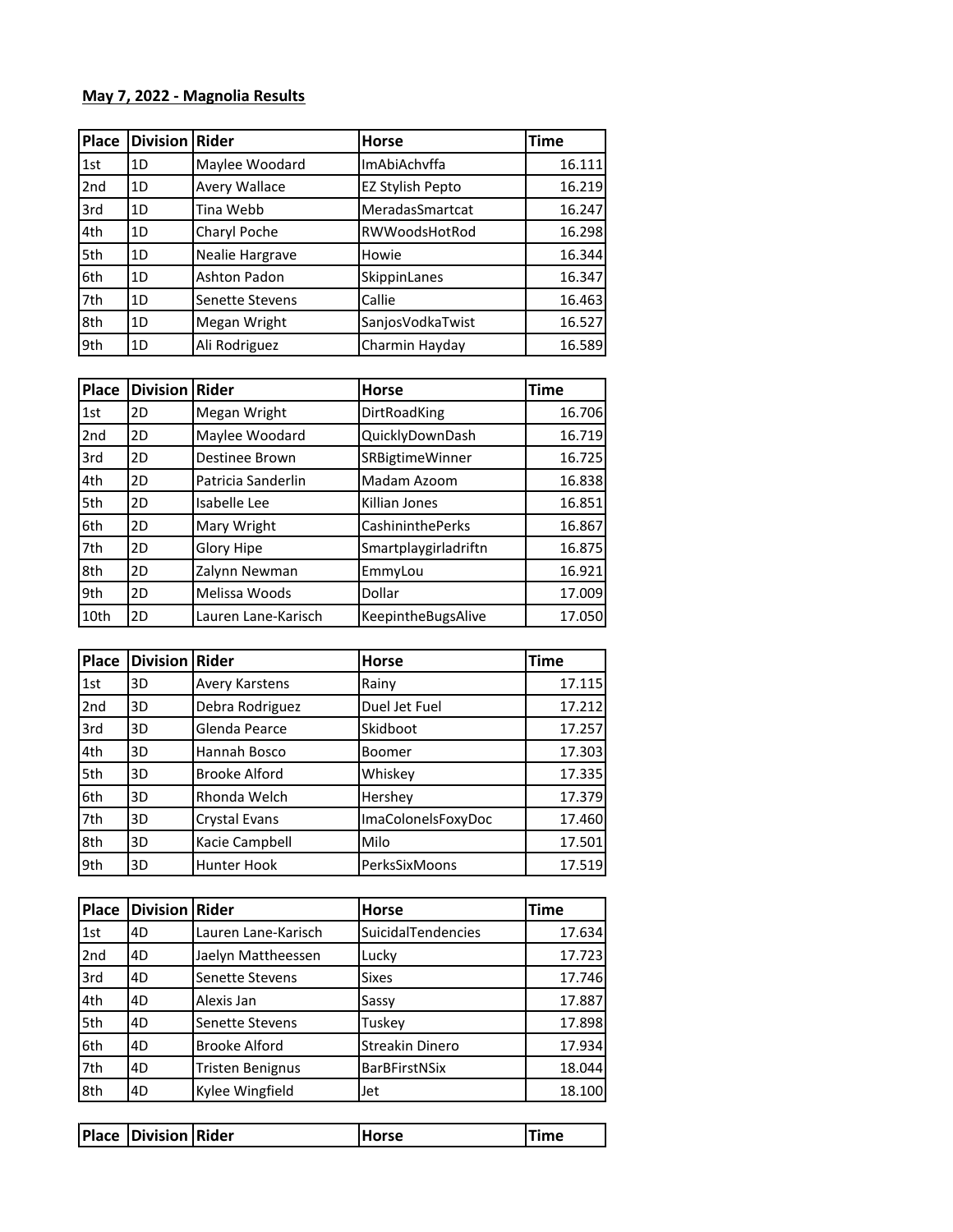| 1st  | 5D | Nicole Schultz           | PlayinBlueWhiskey        | 18.129  |
|------|----|--------------------------|--------------------------|---------|
| 2nd  | 5D | <b>Brittany Williams</b> | Wisdom                   | 18.162  |
| 3rd  | 5D | Kaylan Couey             | CarliesTimberSage        | 18.214  |
| 4th  | 5D | BellaMeyer               | Ben                      | 18.268  |
| 5th  | 5D | JJ Jeffers               | Diva                     | 18.276  |
| 6th  | 5D | Zalynn Newman            | JessaLittleToast         | 18.309  |
| 7th  | 5D | <b>Brenlynn Hill</b>     | Cookie                   | 18.430  |
| 8th  | 5D | <b>Emily Cupit</b>       | <b>Buddy</b>             | 18.434  |
| 9th  | 5D | Jase Baptiste            | Gracie                   | 18.480  |
| 10th | 5D | Amelia Sutton            | <b>Happy DanceinZues</b> | 18.582  |
| 11th | 5D | Caje Baptiste            | Tassa                    | 18.703  |
|      |    | <b>Ashton Padon</b>      | PRAprilKatz              | 916.435 |
|      |    | Tina Webb                | Cowboy Montana           | 916.573 |
|      |    | Glenda Wood              | SAnTeAnnaTraffic         | 916.658 |
|      |    | Jeremy Hassell           | <b>Butters</b>           | 916.759 |
|      |    | Kylee Wingfield          | <b>Belle</b>             | 917.076 |
|      |    | <b>Ashton Padon</b>      | Sister                   | 917.218 |
|      |    | Stefanie Campbell        | Sugarfoot                | 917.433 |
|      |    | Lindsey LaNeave-Brown    | JessFireAway             | 917.460 |
|      |    | Gamila Aranda            | <b>Belle</b>             | 917.939 |
|      |    | Addy Meyer               | LWShininJack             | 919.600 |
|      |    | Isabela Cantu            | Aventurero               | 999.000 |
|      |    | Zianna Newman            | RPWranglinMoon           | 999.000 |
|      |    | JuJu Dugas               | Haze                     | 999.000 |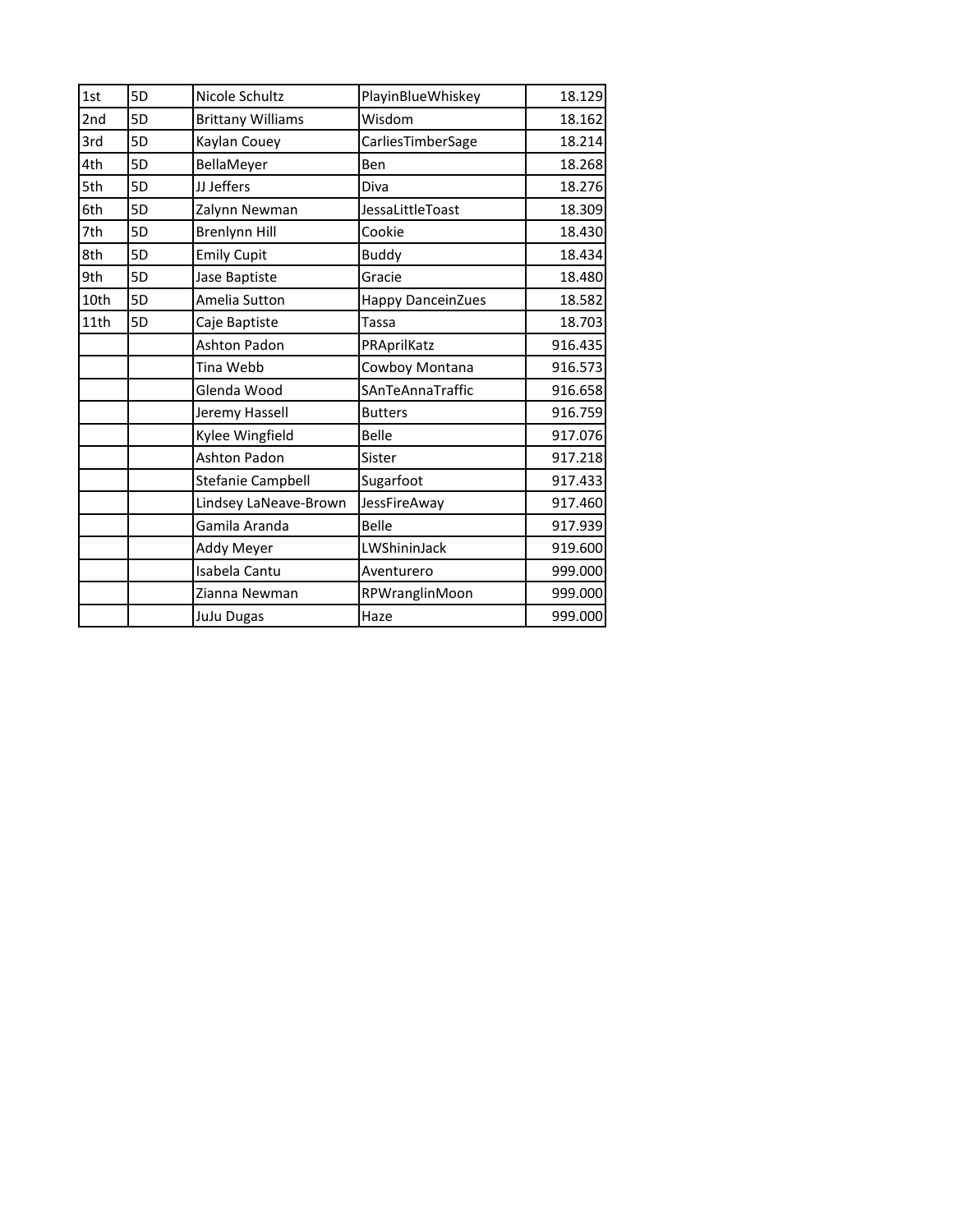## **May 21, 2022 - Caldwell Results**

| Place        | <b>Division</b> | <b>Rider</b>          | Horse                | <b>Time</b> |
|--------------|-----------------|-----------------------|----------------------|-------------|
| 1st          | 1D              | Maylee Woodard        | Quickly Down Dash    | 16.853      |
| 2nd          | 1D              | Avery Wallace         | EZStylishPepto       | 17.150      |
|              |                 |                       |                      |             |
| Place        | <b>Division</b> | Rider                 | <b>Horse</b>         | <b>Time</b> |
| 1st          | 2D              | Charyl Poche          | RWWoodsHotRod        | 17.462      |
| 2nd          | 2D              | Glenda Wood           | SAnTeAnnaTraffic     | 17.472      |
| 3rd          | 2D              | Tina Webb             | Meradas Smart Cat    | 17.494      |
| 4th          | 2D              | Ashton Padon          | SkippinLanes         | 17.553      |
| 5th          | 2D              | Destinee Brown        | SRBigtimeWinner      | 17.657      |
| 6th          | 2D              | Isabelle Lee          | <b>Killian Nones</b> | 17.738      |
| 7th          | 2D              | Maylee Woodard        | ImAbiAchvffa         | 17.793      |
|              |                 |                       |                      |             |
| <b>Place</b> | <b>Division</b> | Rider                 | <b>Horse</b>         | <b>Time</b> |
| 1st          | 3D              | Jeremy Hassell        | <b>Butters</b>       | 17.896      |
| 2nd          | 3D              | Nealie Hargrave       | Howie                | 17.923      |
| 3rd          | 3D              | <b>Brooke Alford</b>  | StreakinDinero       | 18.087      |
| 4th          | 3D              | Glenda Pearce         | Skidboot             | 18.252      |
| 5th          | 3D              | Mary Wright           | CashinInThePerks     | 18.315      |
|              |                 |                       |                      |             |
| Place        | <b>Division</b> | Rider                 | <b>Horse</b>         | <b>Time</b> |
| 1st          | 4D              | Hannah Bosco          | Boomer               | 18.521      |
| 2nd          | 4D              | Ali Rodriguez         | CharminHayDay        | 18.542      |
| 3rd          | 4D              | <b>Ashton Padon</b>   | Sister               | 18.546      |
| 4th          | 4D              | Tina Webb             | Montana              | 18.695      |
| 5th          | 4D              | Patricia Sanderlin    | MadamAzoom           | 18.721      |
| 6th          | 4D              | Lauren Lane-Karisch   | KeepintheBugsAlive   | 18.721      |
| 7th          | 4D              | Zalynn Newman         | EmmeyLou             | 18.800      |
| 8th          | 4D              | Alexis Jen            | Sassy                | 18.843      |
| 9th          | 4D              | Kylee Wingfield       | Jet                  | 18.851      |
|              |                 |                       |                      |             |
| Place        | <b>Division</b> | <b>Rider</b>          | <b>Horse</b>         | <b>Time</b> |
| 1st          | 5D              | Debra Rodriguez       | <b>DuelJetFuel</b>   | 18.928      |
| 2nd          | 5D              | Lindsey LeNeave-Brown | JessFireAway         | 18.947      |
| 3rd          | 5D              | Gamila Aranda         | <b>Belle</b>         | 18.958      |
| 4th          | $\overline{5D}$ | Lauren Lane-Karisch   | SuicidalTendencies   | 18.985      |
| 5th          | 5D              | <b>Brenlynn Hill</b>  | Cookie               | 19.053      |
| 6th          | 5D              | Sondra Senn           | Shae                 | 19.168      |
| 7th          | 5D              | Stefanie Campbell     | Sugarfoot            | 19.235      |
| 8th          | 5D              | Greta Bergman         | Dakota               | 19.340      |
| 9th          | 5D              | Kacie Campbell        | Milo                 | 19.391      |
| 10th         | 5D              | <b>Emily Cupit</b>    | <b>Buddy</b>         | 19.466      |
| 11th         | 5D              | <b>Bella Meyer</b>    | Ben                  | 19.593      |
| 12th         | 5D              | Hunter Hook           | PerksSixMoons        | 19.623      |
| 13th         | 5D              | <b>Brooke Alford</b>  | Whiskey              | 19.705      |
| 14th         | 5D              | JJ Jeffers            | Diva                 | 19.731      |
| 15th         | 5D              | Jaelyn Mattheessen    | Lucky                | 19.747      |
| 16th         | 5D              | Zalynn Newman         | JessaLittleToast     | 20.257      |
| 17th         | 5D              | Rhonda Welch          | Hershey              | 20.426      |
| 18th         | 5D              | <b>Addy Meyer</b>     | LWShininJack         | 21.121      |
| 19th         | 5D              | Charlotte Cifuni      | <b>Yellow Pony</b>   | 22.442      |
| 20th         | 5D              | Nicole Schultz        | PlayinBlueWhiskey    | 29.927      |
|              | 5D              | <b>Beverly Hubble</b> | Lil                  | 99.999      |